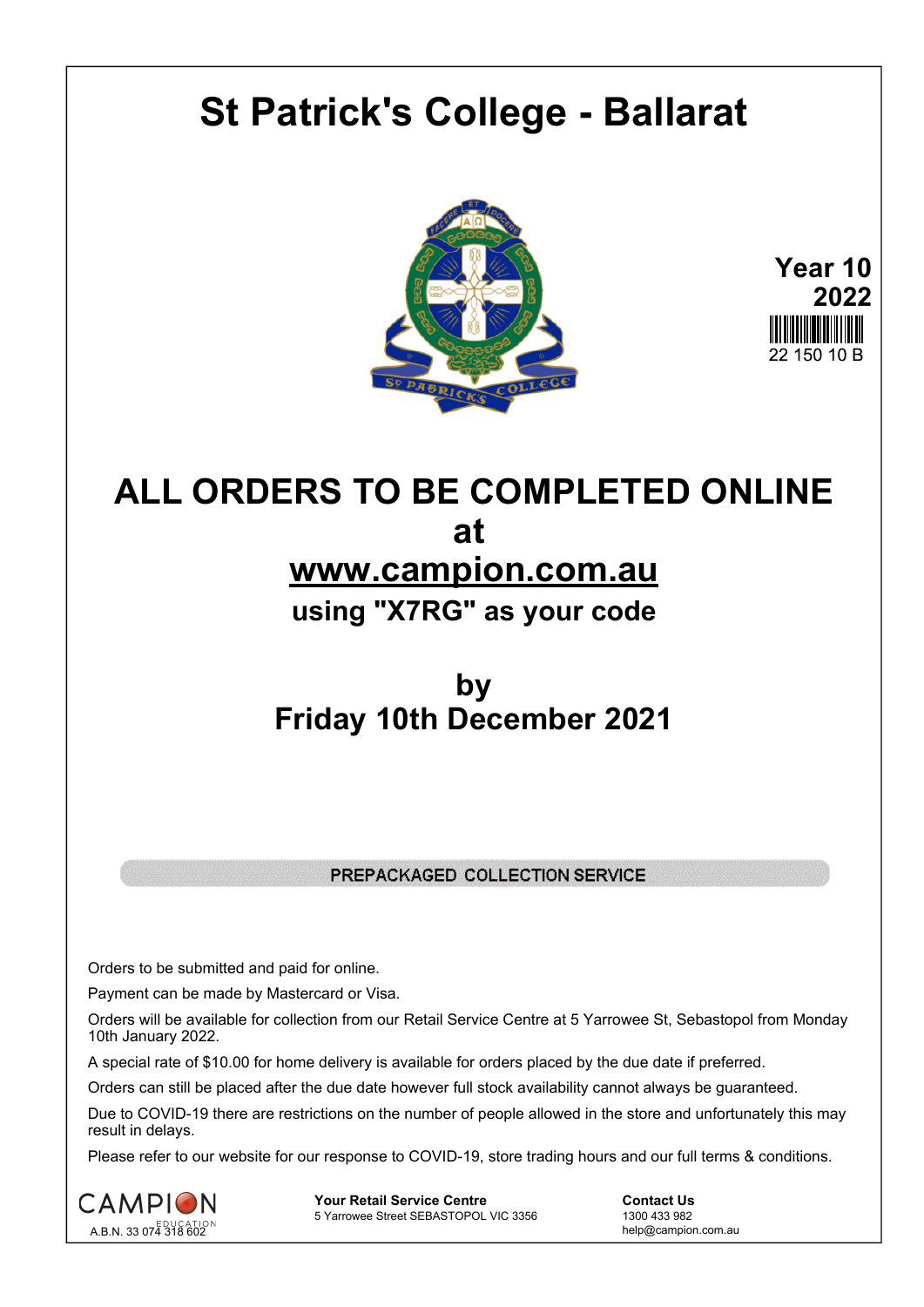lV

Location

Price

Description

# **Year 10** E

Please note that there are digital products (eCode or cCode) on this Resource List. These products are single user licenses and are only valid for 1 year (unless otherwise stated).  $\blacksquare$ Digital resources cannot be returned, refunded or exchanged if you do change your mind, even if you do change your mind,<br>
even if you haven't used or activated them. We recommend you please order your items<br>
carefully ensuring the correct resources are selected for you robid's subjects carefully ensuring the correct resources are selected for your child's subjects.

# **YEAR 10 SUBJECTS**

# **ARCHITECTURAL DESIGN**

|                                                                 |                    |        |                                                                                                                                                                                         |                        | <b>P33442</b> |
|-----------------------------------------------------------------|--------------------|--------|-----------------------------------------------------------------------------------------------------------------------------------------------------------------------------------------|------------------------|---------------|
|                                                                 | $1\Box$            | P51955 |                                                                                                                                                                                         |                        | P55709        |
| 1 x Eraser Plastic Pencil Large With Sleeve  \$0.40             | $2\Box$            | P58510 | 1 x Loose Leaf Refills Reinforced A4 7mm Pkt 50  \$2.10 42                                                                                                                              |                        | P56387        |
|                                                                 | $3\Box$            | P56141 |                                                                                                                                                                                         |                        | P56328        |
|                                                                 | $4\Box$            | P56182 | <b>ENGLISH SUPPORT YEAR 10</b>                                                                                                                                                          |                        |               |
|                                                                 | $5\Box$            | P56186 |                                                                                                                                                                                         |                        |               |
| 1 x Pencil Mechanical Faber 0.5mm with spare Eraser \$3.75      | $6\Box$            | P56288 | 1 x Oxford Australian Pocket Dictionary (8E) (H/B)<br>Retain from previous year.                                                                                                        | $$29.95$ 44 $\Box$     | P15844        |
| <b>COMMERCE</b>                                                 |                    |        |                                                                                                                                                                                         |                        | P55152        |
|                                                                 |                    | P55152 |                                                                                                                                                                                         |                        |               |
| <b>COMPUTING</b>                                                |                    |        | <b>FOOD STUDIES</b>                                                                                                                                                                     |                        | P55152        |
|                                                                 |                    | P55151 |                                                                                                                                                                                         |                        |               |
| 1 x Earphones Stereo Ultra Lightweight With Adapter  \$13.95    | 9 □                | P50345 | <b>HEALTH</b>                                                                                                                                                                           |                        |               |
| 1 x USB Pocket Flash Drive 32GB - NO RETURNS  \$13.95 10        |                    | P52086 |                                                                                                                                                                                         |                        | P55151        |
| <b>COMPUTING - HARDWARE</b>                                     |                    |        | <b>HISTORY - 20TH CENTURY AUSTRALIA</b>                                                                                                                                                 |                        |               |
|                                                                 |                    | P55151 | SPC Oxford Humanities 10 Print & Digital Text \$65.95 48 ORDER ONLINE C05500                                                                                                            |                        |               |
| 1 x Earphones Stereo Ultra Lightweight With Adapter  \$13.95 12 |                    | P50345 | The item contains a physical book and a digital resource for "Humanities". The book will<br>be included in your order and access to your digital resource including log in details will |                        |               |
| 1 x USB Pocket Flash Drive 32GB - NO RETURNS  \$13.95 13        |                    | P52086 | be provided to you during class. Please choose carefully before ordering this product as                                                                                                |                        |               |
|                                                                 |                    |        | once purchased, these resources cannot be returned, refunded or exchanged if you                                                                                                        |                        |               |
| <b>COMPUTING - INNOVATIVE DIGITAL SOLUTIONS</b>                 |                    |        | change your mind.                                                                                                                                                                       |                        | P55152        |
|                                                                 |                    | P55151 |                                                                                                                                                                                         |                        |               |
| 1x Earphones Stereo Ultra Lightweight With Adapter  \$13.95 15  |                    | P50345 | <b>LEGAL STUDIES &amp; POLITICS</b>                                                                                                                                                     |                        |               |
| 1 x USB Pocket Flash Drive 32GB - NO RETURNS  \$13.95 16        |                    | P52086 |                                                                                                                                                                                         |                        | P55151        |
| <b>COMPUTING - PROGRAMMING</b>                                  |                    |        | <b>LITERATURE</b>                                                                                                                                                                       |                        |               |
|                                                                 |                    | P55151 | 1 x Murders in the Rue Morgue and Other Tales                                                                                                                                           | $$12.99$ 51 $\Box$     | P18462        |
| 1 x Earphones Stereo Ultra Lightweight With Adapter  \$13.95 18 |                    | P50345 |                                                                                                                                                                                         |                        |               |
| 1 x USB Pocket Flash Drive 32GB - NO RETURNS  \$13.95 19        |                    | P52086 | 1 x Romeo & Juliet (Cambridge School Shakespeare) \$18.95 52                                                                                                                            |                        | P04732        |
| <b>DESIGN TECHNOLOGY - WOOD</b>                                 |                    |        | 1 x Binder A4 4D Ring PVC 25mm Black\$6.05                                                                                                                                              | $53$ $\Box$            | P55135        |
| 1 x Display Book A3 20 Pocket Foldermate Black (Non-\$9.95 20   |                    | P52187 |                                                                                                                                                                                         |                        | P55151        |
| 1 x Safety Glasses Norton/Radar Clear Wrap Around  \$6.35 21    |                    | P56428 | 1 x Display Book A4 20 Pocket Black Refillable \$2.00 55                                                                                                                                |                        | P55442        |
| Retain from previous year.                                      |                    |        |                                                                                                                                                                                         |                        | P55709        |
|                                                                 |                    |        | 1 x Loose Leaf Refills Reinforced A4 7mm Pkt 50  \$2.10 57                                                                                                                              |                        | P56387        |
| <b>ENGLISH</b>                                                  |                    |        |                                                                                                                                                                                         |                        | P56328        |
| 1 x Oxford Australian Pocket Dictionary (8E) (H/B)              | $$29.95$ 22 $\Box$ | P15844 | <b>MATHEMATICS - FOUNDATION</b>                                                                                                                                                         |                        |               |
| Retain from previous year.                                      |                    |        | SPC Mathematics Foundation Print Textbook Year 10 \$13.00 59 ORDER ONLINE C05704                                                                                                        |                        |               |
| 1 x Of Mice and Men (Penguin Modern Classic)                    | $$19.99$ 23 $\Box$ | P02163 | 1 x Calculator Texas Scientific TI-30XB Multiview  \$35.95<br>Retain from previous year.                                                                                                | $60$ $\Box$            | P55278        |
| 1 x Twelve Angry Men (Samuel French Edn) [Rose]  \$24.95        | 24 $\Box$          | P03129 |                                                                                                                                                                                         | 61 $\Box$              | P55152        |
|                                                                 |                    | P55135 | 1 x Mathomat V3 - Designer Pack in wallet with Poster. \$12.95 62                                                                                                                       |                        | P52455        |
|                                                                 |                    | P55151 | Mathomat retained from previous year acceptable.                                                                                                                                        |                        |               |
|                                                                 |                    | P55709 |                                                                                                                                                                                         |                        | P56414        |
| 1 x Loose Leaf Refills Reinforced A4 7mm Pkt 50  \$2.10 28      |                    | P56387 | <b>MATHEMATICS - PRE GENERAL</b>                                                                                                                                                        |                        |               |
|                                                                 |                    | P56328 | SPC Mathematics Pre General Print Textbook Year 10, \$13.00                                                                                                                             | 64 ORDER ONLINE C05498 |               |
| <b>ENGLISH LANGUAGE</b>                                         |                    |        | 1 x Calculator Texas Scientific TI-30XB Multiview  \$35.95<br>Retain from previous year.                                                                                                | $65$ $\Box$            | P55278        |
|                                                                 |                    | P55135 | 1 x Calculator Texas TI-Nspire CX II CAS Touchpad \$259.95                                                                                                                              | $66$ $\Box$            | P50982        |
|                                                                 |                    | P55151 |                                                                                                                                                                                         |                        |               |
|                                                                 |                    | P55709 | 1 x Calculator Padded Case (Graphical) \$11.00                                                                                                                                          | 67 [_]                 | P51269        |
| 1 x Loose Leaf Refills Reinforced A4 7mm Pkt 50  \$2.10         | $33$ $\Box$        | P56387 | Optional.                                                                                                                                                                               |                        |               |
|                                                                 |                    | P56328 | 1 x TI-Nspire CX AC Wall Charger Adapter  \$12.95<br>Optional.                                                                                                                          | $68$ $\Box$            | P50412        |
|                                                                 |                    |        | 2 x Binder Book A4 8mm 96 Page                                                                                                                                                          | $$2.90$ 69 $\Box$      | P55152        |

| TICK THE BOX FOR THE ITEMS REQUIRED                                                                                                                                                                                                                                                                                                                                                                                                                                          |         |              |                    |
|------------------------------------------------------------------------------------------------------------------------------------------------------------------------------------------------------------------------------------------------------------------------------------------------------------------------------------------------------------------------------------------------------------------------------------------------------------------------------|---------|--------------|--------------------|
| <b>Description</b>                                                                                                                                                                                                                                                                                                                                                                                                                                                           | Price   |              | Location           |
| <b>ENGLISH LANGUAGE &amp; LITERATURE</b>                                                                                                                                                                                                                                                                                                                                                                                                                                     |         |              |                    |
| 1 x Oxford Australian Pocket Dictionary (8E) (H/B)<br>Retain from previous year.                                                                                                                                                                                                                                                                                                                                                                                             | \$29.95 | $35\Box$     | P15844             |
| 1 x Murders in the Rue Morgue and Other Tales                                                                                                                                                                                                                                                                                                                                                                                                                                | \$12.99 | $36$ $\Box$  | P18462             |
| 1 x Romeo & Juliet (Cambridge School Shakespeare) \$18.95                                                                                                                                                                                                                                                                                                                                                                                                                    |         | $37$ $\Box$  | P04732             |
|                                                                                                                                                                                                                                                                                                                                                                                                                                                                              |         | $38$ $\Box$  | P55135             |
|                                                                                                                                                                                                                                                                                                                                                                                                                                                                              |         | $39$ $\Box$  | P55151             |
| 1 x Display Book A4 20 Pocket Black Refillable \$2.00                                                                                                                                                                                                                                                                                                                                                                                                                        |         | $40$ $\Box$  | P55442             |
|                                                                                                                                                                                                                                                                                                                                                                                                                                                                              |         | $41 \Box$    | P55709             |
| 1 x Loose Leaf Refills Reinforced A4 7mm Pkt 50  \$2.10                                                                                                                                                                                                                                                                                                                                                                                                                      |         | $42 \square$ | P56387             |
|                                                                                                                                                                                                                                                                                                                                                                                                                                                                              |         | $43$ $\Box$  | P56328             |
| <b>ENGLISH SUPPORT YEAR 10</b>                                                                                                                                                                                                                                                                                                                                                                                                                                               |         |              |                    |
| 1 x Oxford Australian Pocket Dictionary (8E) (H/B)<br>Retain from previous year.                                                                                                                                                                                                                                                                                                                                                                                             | \$29.95 | $44 \Box$    | P <sub>15844</sub> |
|                                                                                                                                                                                                                                                                                                                                                                                                                                                                              |         |              | P55152             |
| <b>FOOD STUDIES</b>                                                                                                                                                                                                                                                                                                                                                                                                                                                          |         |              |                    |
|                                                                                                                                                                                                                                                                                                                                                                                                                                                                              |         |              | P55152             |
| <b>HEALTH</b>                                                                                                                                                                                                                                                                                                                                                                                                                                                                |         |              |                    |
|                                                                                                                                                                                                                                                                                                                                                                                                                                                                              |         |              | P55151             |
| HISTORY - 20TH CENTURY AUSTRALIA                                                                                                                                                                                                                                                                                                                                                                                                                                             |         |              |                    |
| SPC Oxford Humanities 10 Print & Digital Text \$65.95 48 ORDER ONLINE C05500<br>The item contains a physical book and a digital resource for "Humanities". The book will<br>be included in your order and access to your digital resource including log in details will<br>be provided to you during class. Please choose carefully before ordering this product as<br>once purchased, these resources cannot be returned, refunded or exchanged if you<br>change your mind. |         |              |                    |
|                                                                                                                                                                                                                                                                                                                                                                                                                                                                              |         | $49$ $\Box$  | P55152             |
| <b>LEGAL STUDIES &amp; POLITICS</b>                                                                                                                                                                                                                                                                                                                                                                                                                                          |         |              |                    |
|                                                                                                                                                                                                                                                                                                                                                                                                                                                                              |         |              | P55151             |
|                                                                                                                                                                                                                                                                                                                                                                                                                                                                              |         |              |                    |

| LULIVAIVIL                                                   |         |             |                    |
|--------------------------------------------------------------|---------|-------------|--------------------|
| 1 x Murders in the Rue Morque and Other Tales                | \$12.99 | $51$ $\Box$ | P <sub>18462</sub> |
| 1 x Romeo & Juliet (Cambridge School Shakespeare) \$18.95 52 |         |             | P04732             |
|                                                              |         |             | P55135             |
|                                                              |         | $54 \mid$   | P55151             |
| 1 x Display Book A4 20 Pocket Black Refillable \$2.00 55     |         |             | P55442             |
|                                                              |         | 56 I I      | P55709             |
| 1 x Loose Leaf Refills Reinforced A4 7mm Pkt 50  \$2.10 57   |         |             | P56387             |
|                                                              |         | $58$ $\Box$ | P56328             |

| SPC Mathematics Foundation Print Textbook Year 10., \$13.00                                                        |    | 59 ORDER ONLINE C05704 |        |
|--------------------------------------------------------------------------------------------------------------------|----|------------------------|--------|
| 1 x Calculator Texas Scientific TI-30XB Multiview  \$35.95<br>Retain from previous year.                           | 60 | $\perp$                | P55278 |
|                                                                                                                    | 61 | $\perp$ 1              | P55152 |
| 1 x Mathomat V3 - Designer Pack in wallet with Poster. \$12.95<br>Mathomat retained from previous year acceptable. |    | $62 \mid \mid$         | P52455 |
|                                                                                                                    | 63 | $\mathbf{1}$           | P56414 |
| <b>MATHEMATICS - PRE GENERAL</b>                                                                                   |    |                        |        |
| SPC Mathematics Pre General Print Textbook Year 10, \$13.00                                                        |    | 64 ORDER ONLINE C05498 |        |
| 1 x Calculator Texas Scientific TI-30XB Multiview  \$35.95<br>Retain from previous year.                           | 65 |                        | P55278 |
| 1 x Calculator Texas TI-Nspire CX II CAS Touchpad<br>\$259.95                                                      | 66 | $\blacksquare$         | P50982 |
| 1 x Calculator Padded Case (Graphical) \$11.00<br>Optional.                                                        | 67 | $\blacksquare$         | P51269 |
| 1 x TI-Nspire CX AC Wall Charger Adapter  \$12.95<br>Optional.                                                     | 68 | $\blacksquare$         | P50412 |
|                                                                                                                    | 69 |                        | P55152 |
|                                                                                                                    |    |                        |        |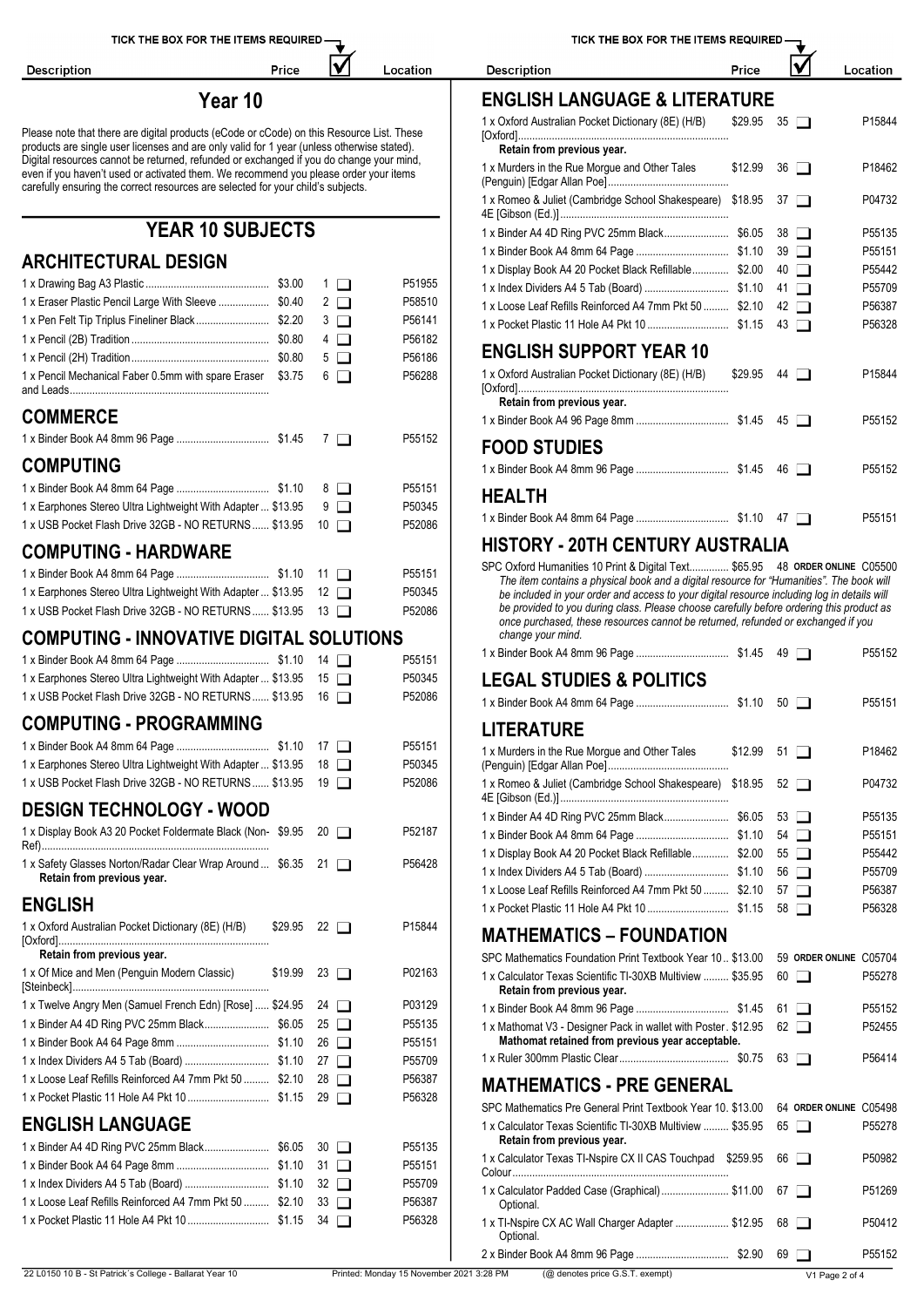| <b>Description</b>                                                                                                    | Price | V           | Location               | Price<br>Location<br><b>Description</b>                                                                                      |
|-----------------------------------------------------------------------------------------------------------------------|-------|-------------|------------------------|------------------------------------------------------------------------------------------------------------------------------|
| 1 x Mathomat V3 - Designer Pack in wallet with Poster. \$12.95 70<br>Mathomat retained from previous year acceptable. |       |             | P52455                 | 1 x Safety Glasses Norton/Radar Clear Wrap Around  \$6.35 108<br>P56428<br>Retain from previous year.                        |
|                                                                                                                       |       |             | P56414                 | <b>STUDIO ART - PHOTOGRAPHY</b>                                                                                              |
| <b>MATHEMATICS - PRE METHODS</b>                                                                                      |       |             |                        | 1 x Exercise Book 225x 175mm 8mm 64 Page Writer<br>$$0.90$ 109 $\Box$<br>P52115                                              |
| SPC Mathematics Pre Methods Print Textbook Year 10.\$13.00                                                            |       |             | 72 ORDER ONLINE C05499 |                                                                                                                              |
| 1 x Calculator Texas Scientific TI-30XB Multiview  \$35.95                                                            |       | 73 □        | P55278                 | P56182                                                                                                                       |
| Retain from previous year.                                                                                            |       |             |                        | P56194                                                                                                                       |
| 1 x Calculator Texas TI-Nspire CX II CAS Touchpad \$259.95 74                                                         |       |             | P50982                 | 1 x Visual Art Diary A4 110gsm 60 Sheet/120 Page  \$5.65 112<br>P58197                                                       |
| 1 x Calculator Padded Case (Graphical)  \$11.00 75                                                                    |       |             | P51269                 | STUDIO ART - TRADITIONAL ARTFORMS                                                                                            |
| Optional.                                                                                                             |       |             |                        | P55033<br>1 x Art Folio A2 Kraft Heavyweight No Flap<br>$$3.40$ 113 $\Box$                                                   |
| 1 x Tl-Nspire CX AC Wall Charger Adapter  \$12.95 76<br>Optional.                                                     |       |             | P50412                 | 1 x Exercise Book 225x 175mm 8mm 64 Page Writer<br>$$0.90$ 114 $\Box$<br>P52115                                              |
|                                                                                                                       |       |             | P55152                 | P56182                                                                                                                       |
| 1 x Mathomat V3 - Designer Pack in wallet with Poster. \$12.95 78                                                     |       |             | P52455                 | P56194                                                                                                                       |
| Mathomat retained from previous year acceptable.                                                                      |       |             |                        | 1 x Visual Art Diary A3 110gsm 60 Sheet/120 Page  \$9.25 117<br>P56677                                                       |
|                                                                                                                       |       |             | P56414                 |                                                                                                                              |
| <b>MEDIA</b>                                                                                                          |       |             |                        | <b>SYSTEMS ENGINEERING</b>                                                                                                   |
| 1 x Earphones Stereo Ultra Lightweight With Adapter  \$13.95                                                          |       | $80$ $\Box$ | P50345                 | 1 x Computer Mouse Optical USB/PS2 \$12.95 118<br>P55345<br>Retain from previous year.                                       |
| 1 x Notebook A4 250 Page 5 Subject 5 Colour \$9.15 81                                                                 |       |             | P50389                 | 1 x Display Book A3 20 Pocket Foldermate Black (Non-\$9.95 119<br>P52187                                                     |
| 1 x USB Pocket Flash Drive 32GB - NO RETURNS  \$13.95                                                                 |       | 82 $\Box$   | P52086                 |                                                                                                                              |
| 1 x Visual Art Diary A4 110gsm 60 Sheet/120 Page  \$5.65 83                                                           |       |             | P58197                 | 1 x Safety Glasses Norton/Radar Clear Wrap Around  \$6.35 120<br>P56428                                                      |
| <b>MUSIC PERFORMANCE</b>                                                                                              |       |             |                        | Retain from previous year.                                                                                                   |
| 1 x Earphones Stereo Ultra Lightweight With Adapter  \$13.95 84                                                       |       |             | P50345                 | <b>TEXTS &amp; TRADITION</b>                                                                                                 |
|                                                                                                                       |       | $85$ $\Box$ | P55518                 | 1 x NRSV Catholic Youth Bible International Edition H/B\$65.95 121<br>P15489                                                 |
| 1 x Music Book A4 48 Page Feint & Staved \$2.30                                                                       |       | $86$ $\Box$ | P55907                 | Previous edition is acceptable. Retain from previous year.                                                                   |
|                                                                                                                       |       | 87 □        | P56182                 | P55152                                                                                                                       |
|                                                                                                                       |       |             | P56328                 |                                                                                                                              |
| <b>PATHWAYS IN HOSPITALITY</b>                                                                                        |       |             |                        | <b>THEATRE STUDIES</b>                                                                                                       |
|                                                                                                                       |       |             | P55151                 | P55151                                                                                                                       |
|                                                                                                                       |       |             |                        | 1 x Display Book A4 20 Pocket Black Refillable \$2.00 124<br>P55442                                                          |
| <b>PATHWAYS IN TRADE</b>                                                                                              |       |             |                        | <b>VISUAL COMMUNICATION DESIGN</b>                                                                                           |
| 1 x Display Book A4 20 Pocket Black Refillable \$2.00 90                                                              |       |             | P55442                 | 1 x Display Book A3 20 Pocket Foldermate Black (Non-\$9.95 125<br>P52187                                                     |
| 1 x Safety Glasses Norton/Radar Clear Wrap Around  \$6.35 91                                                          |       |             | P56428                 |                                                                                                                              |
| Retain from previous year.                                                                                            |       |             |                        | 1 x Eraser Plastic Pencil Large With Sleeve  \$0.40 126<br>P58510                                                            |
| <b>PHILOSOPHY</b>                                                                                                     |       |             |                        | P56141                                                                                                                       |
|                                                                                                                       |       |             | P55152                 | P56182                                                                                                                       |
| <b>PHYSICAL EDUCATION</b>                                                                                             |       |             |                        | P56186<br>1 x Pencil Mechanical Faber 0.5mm with spare Eraser \$3.75 130<br>P56288                                           |
|                                                                                                                       |       |             | P55151                 |                                                                                                                              |
| 1 x Display Book A4 20 Pocket Black Refillable \$2.00 94                                                              |       |             | P55442                 | <b>YEAR 10 PASTORAL CARE</b>                                                                                                 |
|                                                                                                                       |       |             | P56328                 |                                                                                                                              |
|                                                                                                                       |       |             |                        | P55151<br>1 x Display Book A4 20 Pocket Black Refillable \$2.00 132<br>P55442                                                |
| <b>PSYCHOLOGY</b>                                                                                                     |       |             |                        |                                                                                                                              |
|                                                                                                                       |       |             | P55152                 | <b>GENERAL STATIONERY</b>                                                                                                    |
| <b>RELIGIOUS EDUCATION</b>                                                                                            |       |             |                        | P55340                                                                                                                       |
| 1 x NRSV Catholic Youth Bible International Edition H/B\$65.95 97                                                     |       |             | P15489                 | 1 x Eraser Plastic Pencil Large With Sleeve  \$0.40 134<br>P58510                                                            |
| Previous edition is acceptable. Retain from previous year.                                                            |       |             |                        | P55652                                                                                                                       |
|                                                                                                                       |       |             | P55152                 | P50613                                                                                                                       |
|                                                                                                                       |       |             |                        | 1 x Pen Ballpoint Cap Type Black Medium  \$0.35 137<br>P56094<br>1 x Pen Ballpoint Cap Type Blue Medium \$0.35 138<br>P56095 |
| <b>SCIENCE - APPLIED SCIENCE</b>                                                                                      |       |             |                        | 1 x Pen Ballpoint Cap Type Red Medium \$0.35 139<br>P56096                                                                   |
|                                                                                                                       |       |             | P55152                 | P56172                                                                                                                       |
|                                                                                                                       |       |             | P55518                 | 1 x Pencil Case Navy Blue 2 Zip 35 x 26cm with int<br>P52029<br>$$5.85$ 141 $\Box$                                           |
|                                                                                                                       |       |             | P56186                 |                                                                                                                              |
|                                                                                                                       |       |             | P56414                 | P50781                                                                                                                       |
| 1 x Safety Glasses Norton/Radar Clear Wrap Around  \$6.35 103<br>Retain from previous year.                           |       |             | P56428                 | P56353                                                                                                                       |
|                                                                                                                       |       |             |                        | P56065<br>Please select one of the following -<br><b>Choose One</b>                                                          |
| <b>SCIENCE - EXTENDED SCIENCE</b>                                                                                     |       |             |                        | 1 x Scissors Large General Purpose 210mm \$3.80 145<br>P56446                                                                |
| 1 x Eraser Plastic Pencil Medium - Faber  \$0.75 105                                                                  |       |             | P55152                 | - OR -                                                                                                                       |
|                                                                                                                       |       |             | P55518<br>P56186       | P50551                                                                                                                       |
|                                                                                                                       |       |             | P56414                 | P56244<br>1 x Sharpener Pencil Plastic Double Hole (HQ) \$0.55 147                                                           |
|                                                                                                                       |       |             |                        |                                                                                                                              |

| TICK THE BOX FOR THE ITEMS REQUIRED.                                                                      |                      |                |                             |  |
|-----------------------------------------------------------------------------------------------------------|----------------------|----------------|-----------------------------|--|
| <b>Description</b>                                                                                        | Price                |                | Location                    |  |
| 1 x Safety Glasses Norton/Radar Clear Wrap Around  \$6.35 108<br>Retain from previous year.               |                      |                | P56428                      |  |
| STUDIO ART – PHOTOGRAPHY                                                                                  |                      |                |                             |  |
| 1 x Exercise Book 225x 175mm 8mm 64 Page Writer                                                           | $$0.90$ 109 $\Box$   |                | P52115                      |  |
|                                                                                                           |                      |                | P56182                      |  |
|                                                                                                           |                      |                | P56194                      |  |
| 1 x Visual Art Diary A4 110gsm 60 Sheet/120 Page \$5.65 112                                               |                      |                | P58197                      |  |
| STUDIO ART – TRADITIONAL ARTFORMS                                                                         |                      |                |                             |  |
| 1 x Art Folio A2 Kraft Heavyweight No Flap  \$3.40 113<br>1 x Exercise Book 225x 175mm 8mm 64 Page Writer | $$0.90$ 114 $\Box$   |                | P55033<br>P52115            |  |
|                                                                                                           |                      |                |                             |  |
|                                                                                                           |                      |                | P56182                      |  |
| 1 x Visual Art Diary A3 110gsm 60 Sheet/120 Page \$9.25 117                                               |                      |                | P56194<br>P56677            |  |
| <b>SYSTEMS ENGINEERING</b>                                                                                |                      |                |                             |  |
| 1 x Computer Mouse Optical USB/PS2 \$12.95 118<br>Retain from previous year.                              |                      |                | P55345                      |  |
| 1 x Display Book A3 20 Pocket Foldermate Black (Non-\$9.95 119                                            |                      |                | P52187                      |  |
| 1 x Safety Glasses Norton/Radar Clear Wrap Around  \$6.35 120<br>Retain from previous year.               |                      |                | P56428                      |  |
| TEXTS & TRADITION                                                                                         |                      |                |                             |  |
| 1 x NRSV Catholic Youth Bible International Edition H/B\$65.95 121                                        |                      |                | P15489                      |  |
| Previous edition is acceptable. Retain from previous year.                                                |                      |                |                             |  |
|                                                                                                           |                      |                | P55152                      |  |
| <b>THEATRE STUDIES</b>                                                                                    |                      |                |                             |  |
|                                                                                                           |                      |                | P55151                      |  |
| 1 x Display Book A4 20 Pocket Black Refillable \$2.00 124                                                 |                      |                | P55442                      |  |
| <b>VISUAL COMMUNICATION DESIGN</b>                                                                        |                      |                |                             |  |
| 1 x Display Book A3 20 Pocket Foldermate Black (Non-\$9.95 125                                            |                      |                | P52187                      |  |
| 1 x Eraser Plastic Pencil Large With Sleeve  \$0.40 126                                                   |                      | $\mathbf{I}$   | P58510                      |  |
| 1 x Pen Felt Tip Triplus Fineliner Black \$2.20 127                                                       |                      |                | P56141                      |  |
|                                                                                                           |                      | $\blacksquare$ | P56182                      |  |
| 1 x Pencil Mechanical Faber 0.5mm with spare Eraser \$3.75 130                                            |                      |                | P56186<br>P56288            |  |
|                                                                                                           |                      |                |                             |  |
| YEAR 10 PASTORAL CARE                                                                                     |                      |                |                             |  |
|                                                                                                           |                      |                | P55151                      |  |
| 1 x Display Book A4 20 Pocket Black Refillable \$2.00 132                                                 |                      |                | P55442                      |  |
| <b>GENERAL STATIONERY</b>                                                                                 |                      |                |                             |  |
|                                                                                                           |                      |                | P55340                      |  |
| 1 x Eraser Plastic Pencil Large With Sleeve  \$0.40 134                                                   |                      |                | P58510                      |  |
|                                                                                                           |                      |                | P55652                      |  |
|                                                                                                           |                      |                | P50613                      |  |
| 1 x Pen Ballpoint Cap Type Black Medium  \$0.35 137                                                       |                      | $\mathbf{L}$   | P56094                      |  |
| 1 x Pen Ballpoint Cap Type Blue Medium \$0.35 138                                                         |                      |                | P56095                      |  |
| 1 x Pen Ballpoint Cap Type Red Medium \$0.35 139                                                          |                      |                | P56096<br>P56172            |  |
| 1 x Pencil Case Navy Blue 2 Zip 35 x 26cm with int                                                        | \$5.85 141           |                | P52029                      |  |
| 1 x Pencils-Coloured Tri-Grip Pkt 12's  \$3.75 142                                                        |                      | $\blacksquare$ | P50781                      |  |
|                                                                                                           |                      |                | P56353                      |  |
| Please select one of the following -                                                                      |                      |                | P56065<br><u>Choose One</u> |  |
| 1 x Scissors Large General Purpose 210mm \$3.80 145<br>- OR -                                             |                      |                | P56446                      |  |
|                                                                                                           |                      | $\mathbf{I}$   | P50551                      |  |
| 1 y Sharnener Pencil Plastic Double Hole (HO)                                                             | $$0.55$ $147$ $\Box$ |                | <b>P56244</b>               |  |